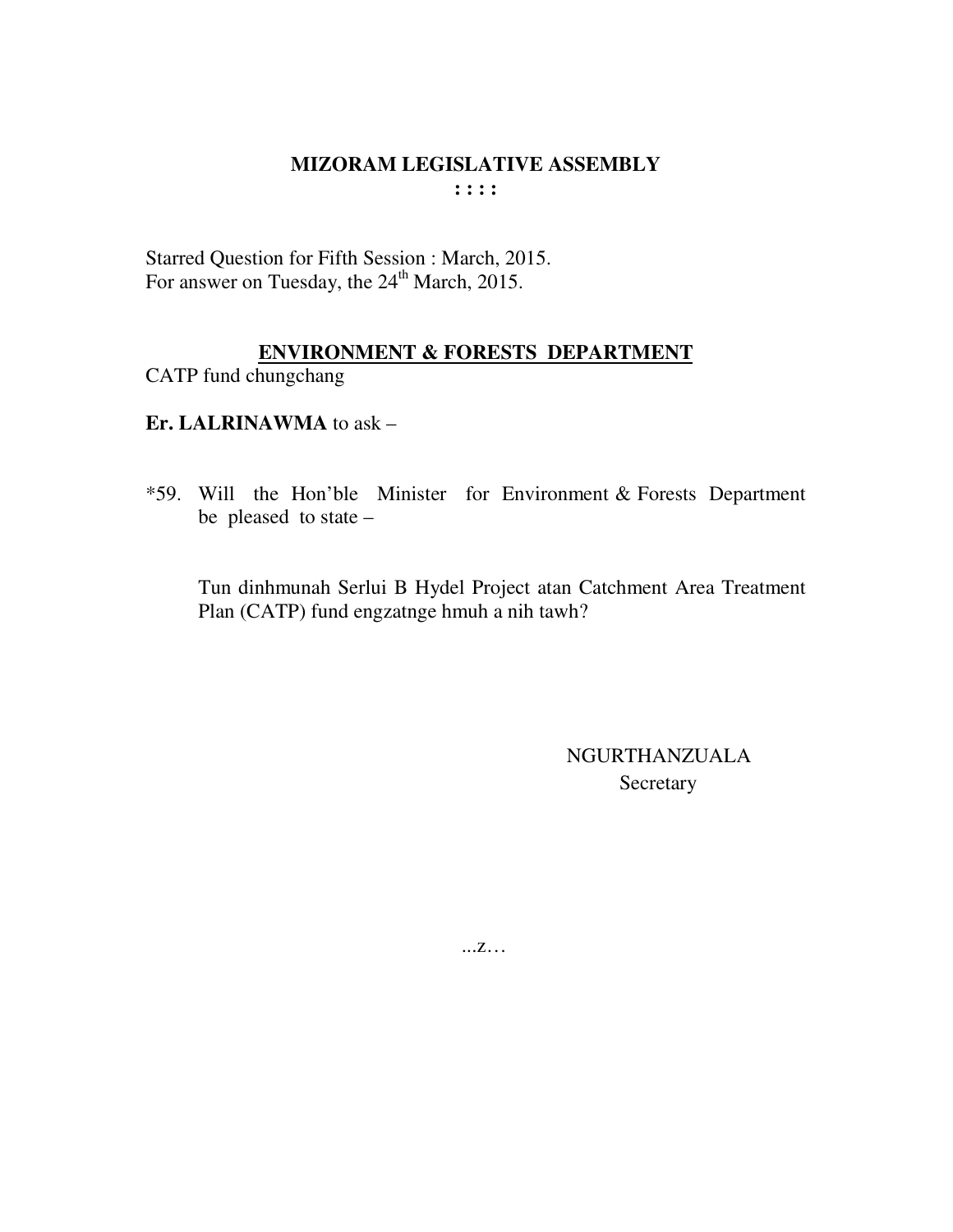Starred Question for Fifth Session : March, 2015. For answer on Tuesday, the 24<sup>th</sup> March, 2015.

# **PUBLIC WORKS DEPARTMENT**

Leimin then fai chungchang.

# **Pu LALRUATKIMA** to ask -

- \*60. Will the Hon'ble Minister for Public Works Department be pleased to state
	- a) Rangvamual(NH-54)-a leimin thenfai na tur hian sum engzatnge ruahman a nih ? Sum hi khawi atanga hmuh nge ?
	- b) Hna hi engtik atangin nge thawh tan a nih a, engtika thawh zawh tura ruahman nge a nih ?
	- c) Tunge Contractor ?

NGURTHANZUALA Secretary.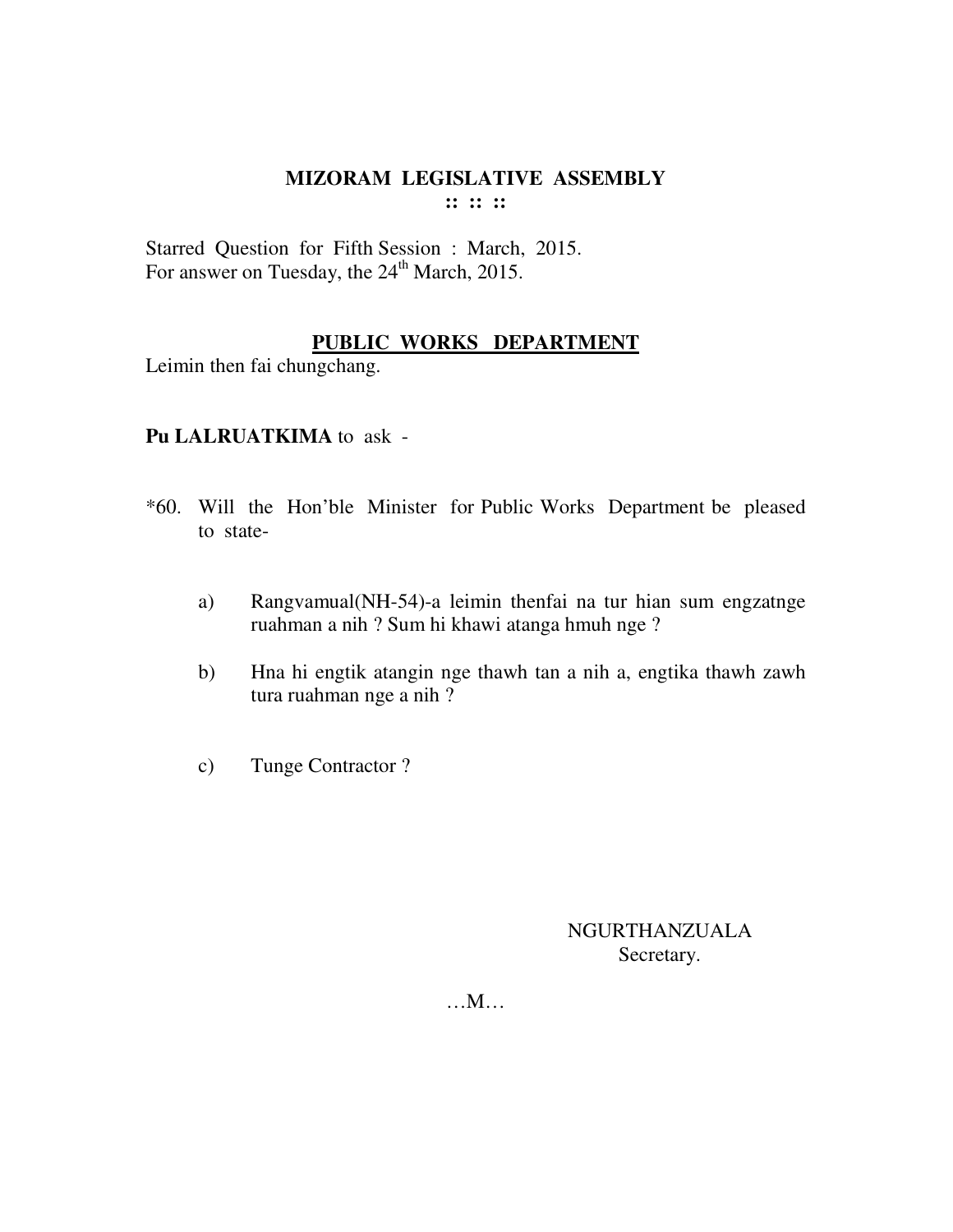#### MIZORAM LEGISLATIVE ASSEMBLY  $\mathbf{1}$   $\mathbf{1}$   $\mathbf{1}$

Starred Question for Fifth Session : March, 2015 For answer on Tuesday, the 24<sup>th</sup> March, 2015

#### **HEALTH & FAMILY WELFARE DEPARTMENT**

Doctor chungchang.

#### Pu R.L. PIANMAWIA to ask -

- Will the Hon'ble Minister for Health & Family Welfare  $*61.$ Department be pleased to state -
	- (a) PHC a Doctor awm lohna engzatnge?
	- (b) Dahkhah thuai dan tur a awm em?

NGURTHANZUALA Secretary.

 $***V***$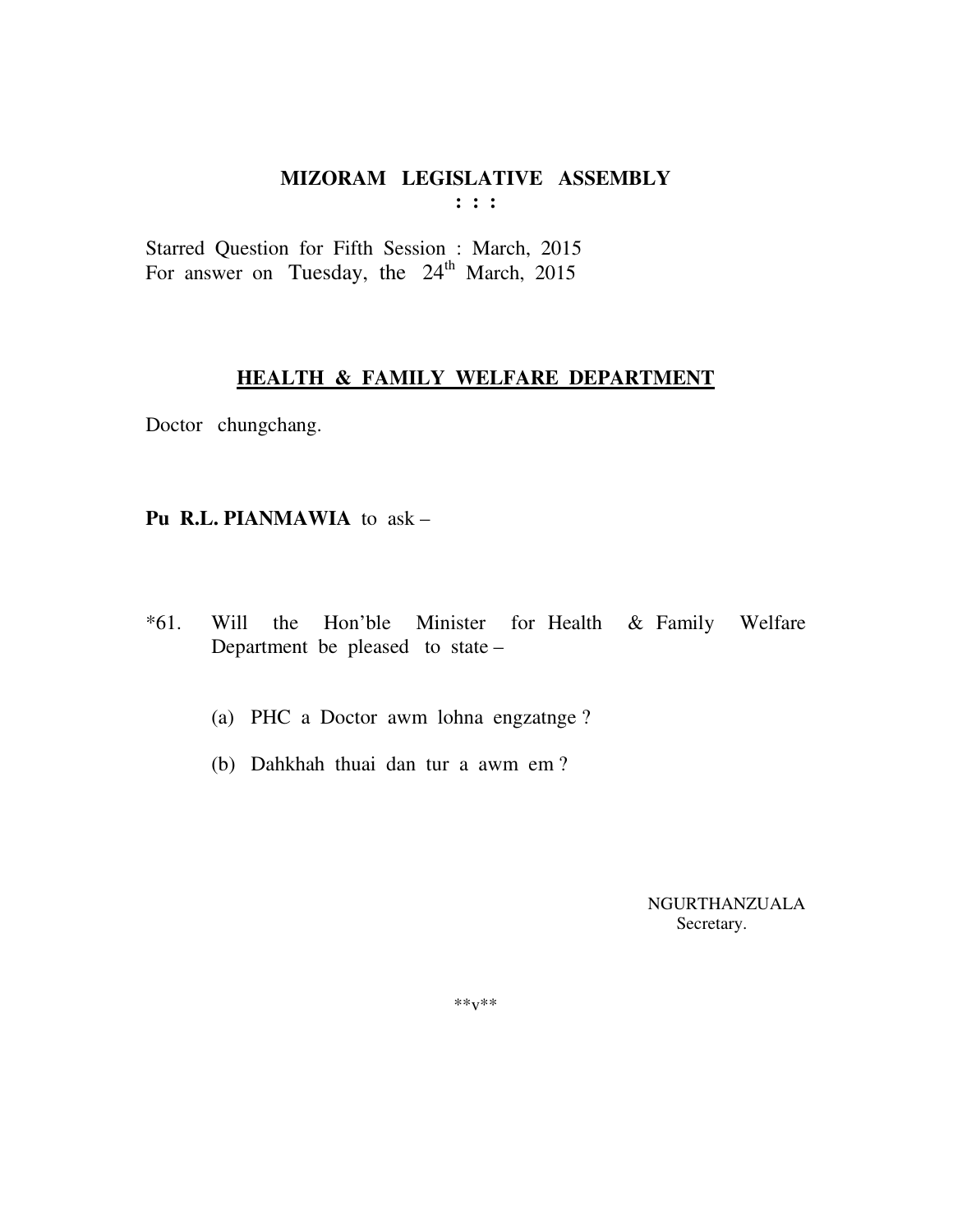Starred Question for Fifth Session : March, 2015. For answer on Tuesday, the 24<sup>th</sup> March, 2015.

#### HEALTH & FAMILY WELFARE DEPARTMENT

Dental Surgeon leh Dental Hygienist chungchang.

## Pu LALRUATKIMA to ask -

- Health & Family Welfare  $*62.$  Will Hon'ble the Minister for Department be pleased to state –
	- National Oral Health Programme (NOHP) hnuaiah Dental a) Surgeon leh Dental Hygienist lak an awm em ? An awm chuan tute nge lak an nih?
	- Appointment Order engtikah nge tih chhuah anih?  $b)$

NGURTHANZUALA Secretary

 $\dots$ ...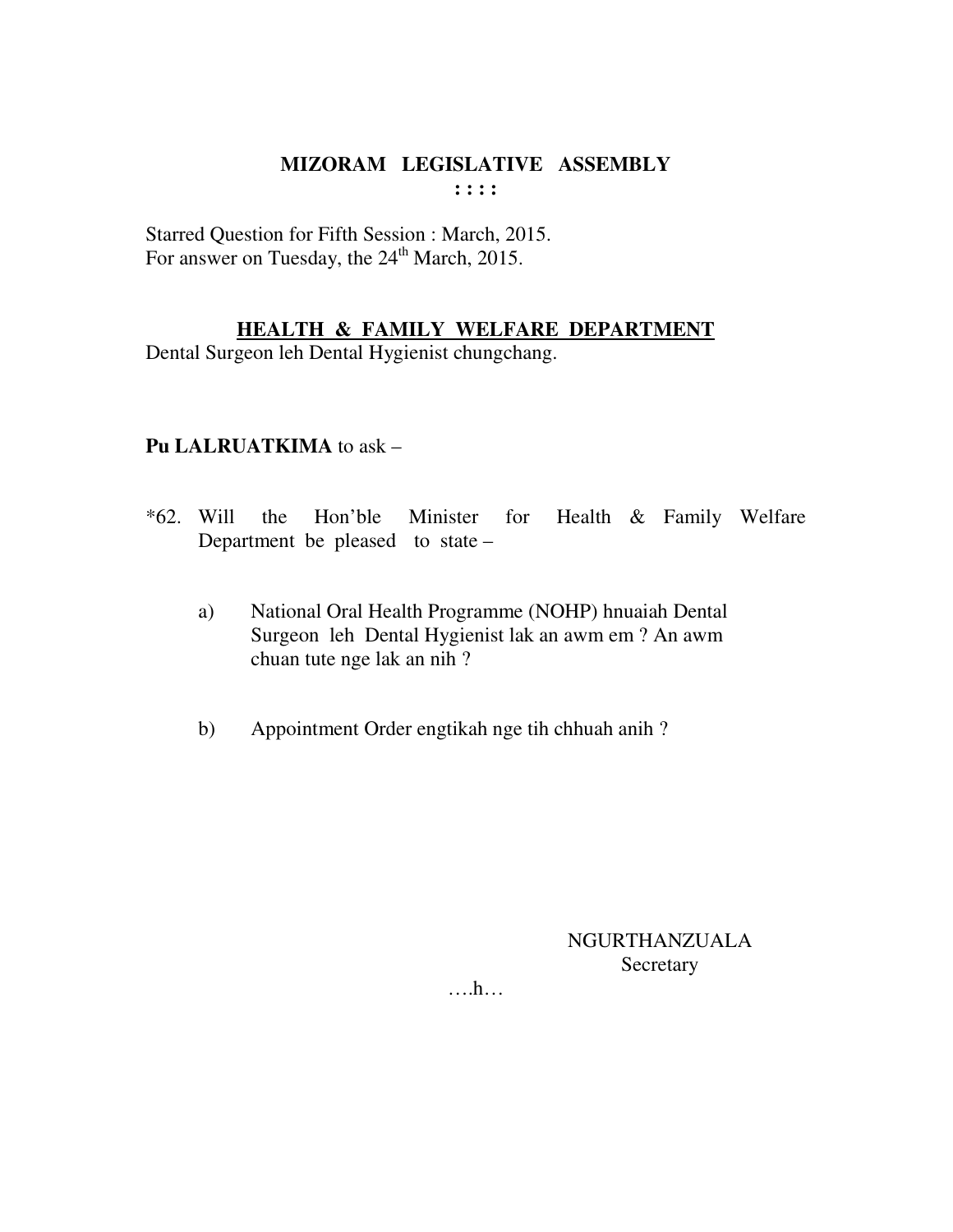Starred Question for Fifth Session : March, 2015 For answer on Tuesday, the  $24<sup>th</sup>$  March, 2015

#### **SPORTS & YOUTH SERVICES DEPARTMENT**

Sport incentive dawn chungchang.

#### **Dr. K. BEICHHUA** to ask –

- \*63 . Will the Hon'ble Minister for Sports & Youth Services Department be pleased to state –
	- (a) Saiha District atang hian sport incentive dawng an awm tawh em ?
	- (b) An awm chuan an hming, an dawn kum, discipline, an medal lak leh competition/tournament hming ?

 NGURTHANZUALA Secretary.

\*\*v\*\*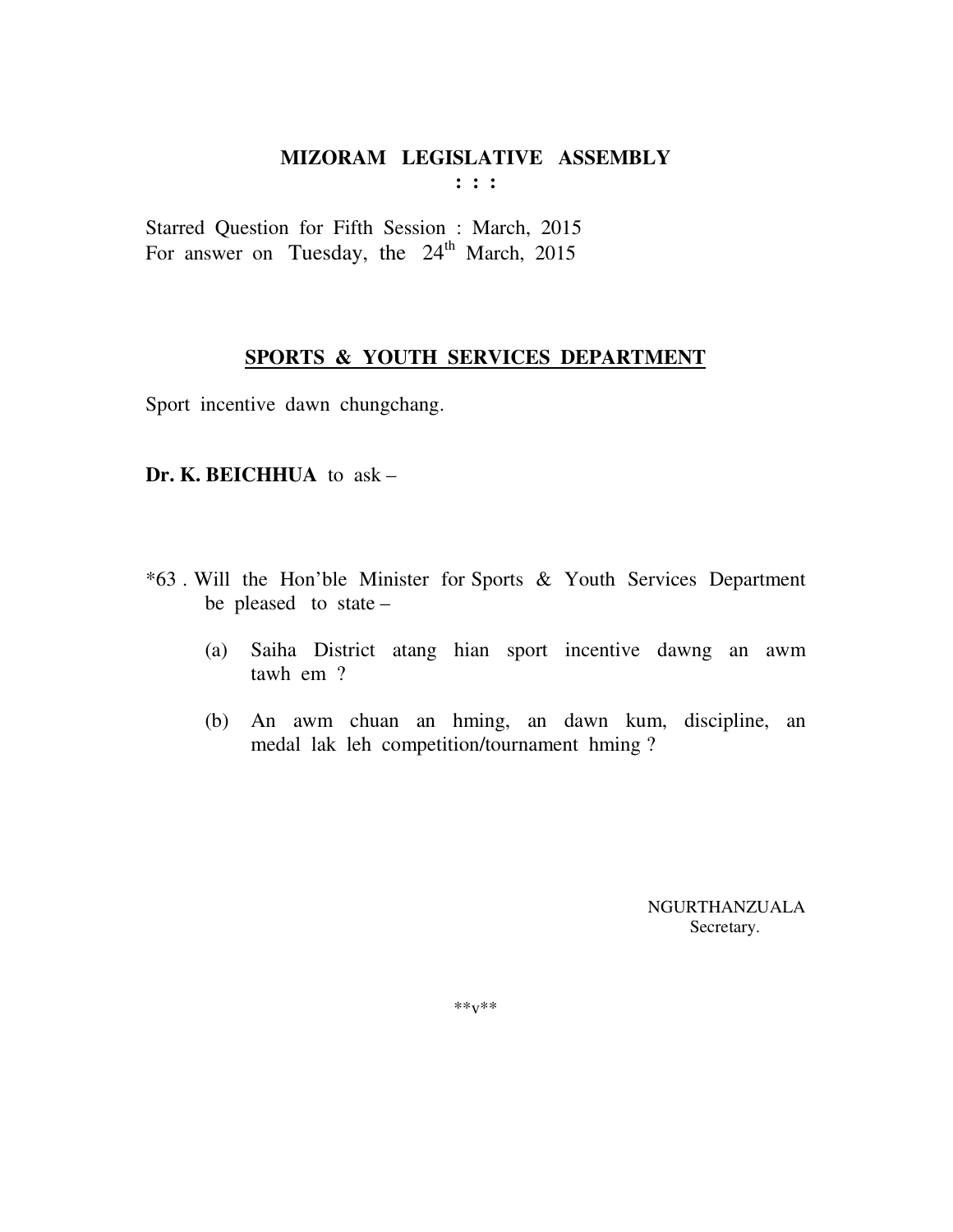Starred Question for Fifth Session : March, 2015. For answer on Tuesday, the 24<sup>th</sup> March, 2015.

#### **LAND REVENUE & SETTLEMENT DEPARTMENT**

India-Bangladesh Border hung chungchang.

#### **Er. LALRINAWMA** to ask -

- \*64. Will the Hon'ble Minister for Land Revenue & Settlement Department be pleased to state
	- a) India leh Bangladesh Border hung a nih tak avang hian Mizoram leilung sah thlak a awm em ?
	- b) Awm ta se engtia zau nge ?

NGURTHANZUALA Secretary.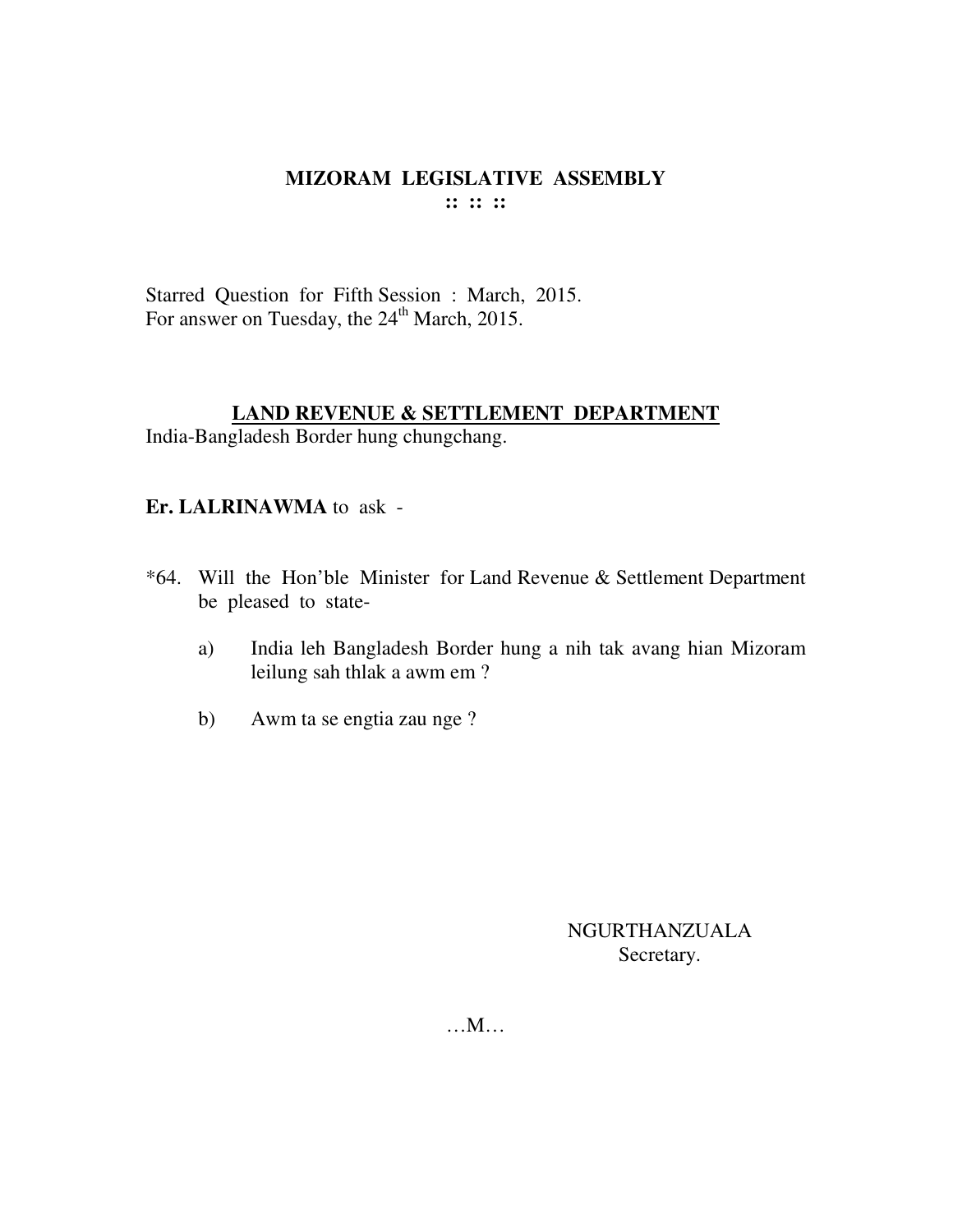Starred Question for Fifth Session : March, 2015. For answer on Tuesday, the  $24<sup>th</sup>$  March, 2015.

#### **FISHERIES DEPARTMENT**

Cage culture siam chungchang

#### **Er. LALRINAWMA** to ask –

- \*65. Will the Hon'ble Minister for Fisheries Department be pleased to state –
	- (a) Kum 2013 2014 chhungin cage culture engzatnge siam a nih?
	- (b) Hemi atan hian sum engzatnge sen a nih?
	- (c) Khawi hmunah te nge siam a nih?
	- (d) Sangha engzatnge thar chhuah a nih?

 NGURTHANZUALA **Secretary** 

...z…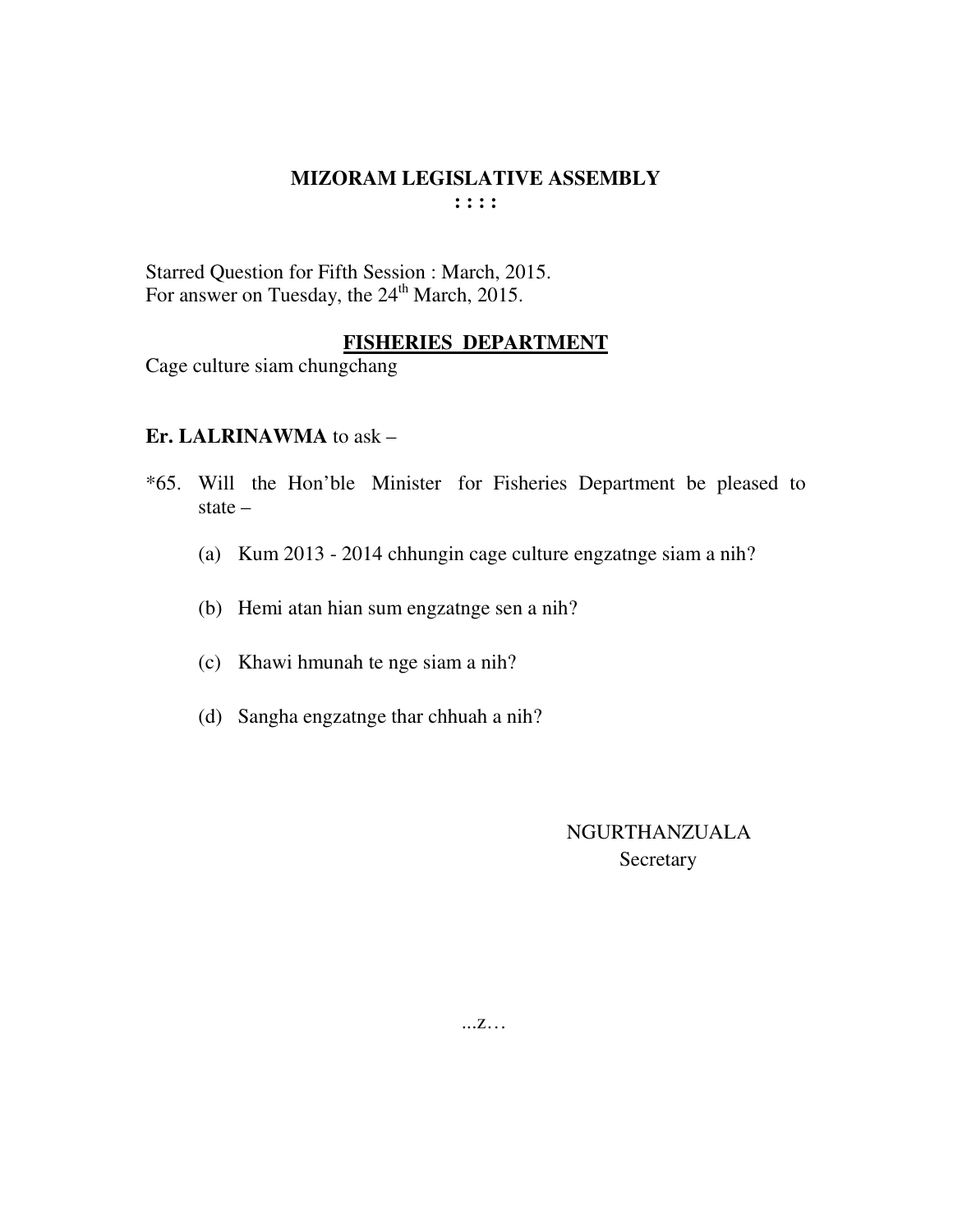Starred Question for Fifth Session : March, 2015. For answer on Tuesday, the 24<sup>th</sup> March, 2015.

#### **AGRICULTURE DEPARTMENT**

NLUP Link Road chungchang.

#### **Pu R.L PIANMAWIA** to ask –

\*66. Will the Hon'ble Minister for Agriculture Department be pleased to state –

 NLUP Link Road heng khua te tan hian laih tumna a awm em ? Mauchar, Palsang, Zohmun, N. Tinghmun, Vaitin, Lungsum, Damdiai, N. Serzawl, Sunhluchhip, Kepran, E. Phaileng leh Pehlawn.

> NGURTHANZUALA Secretary

….h…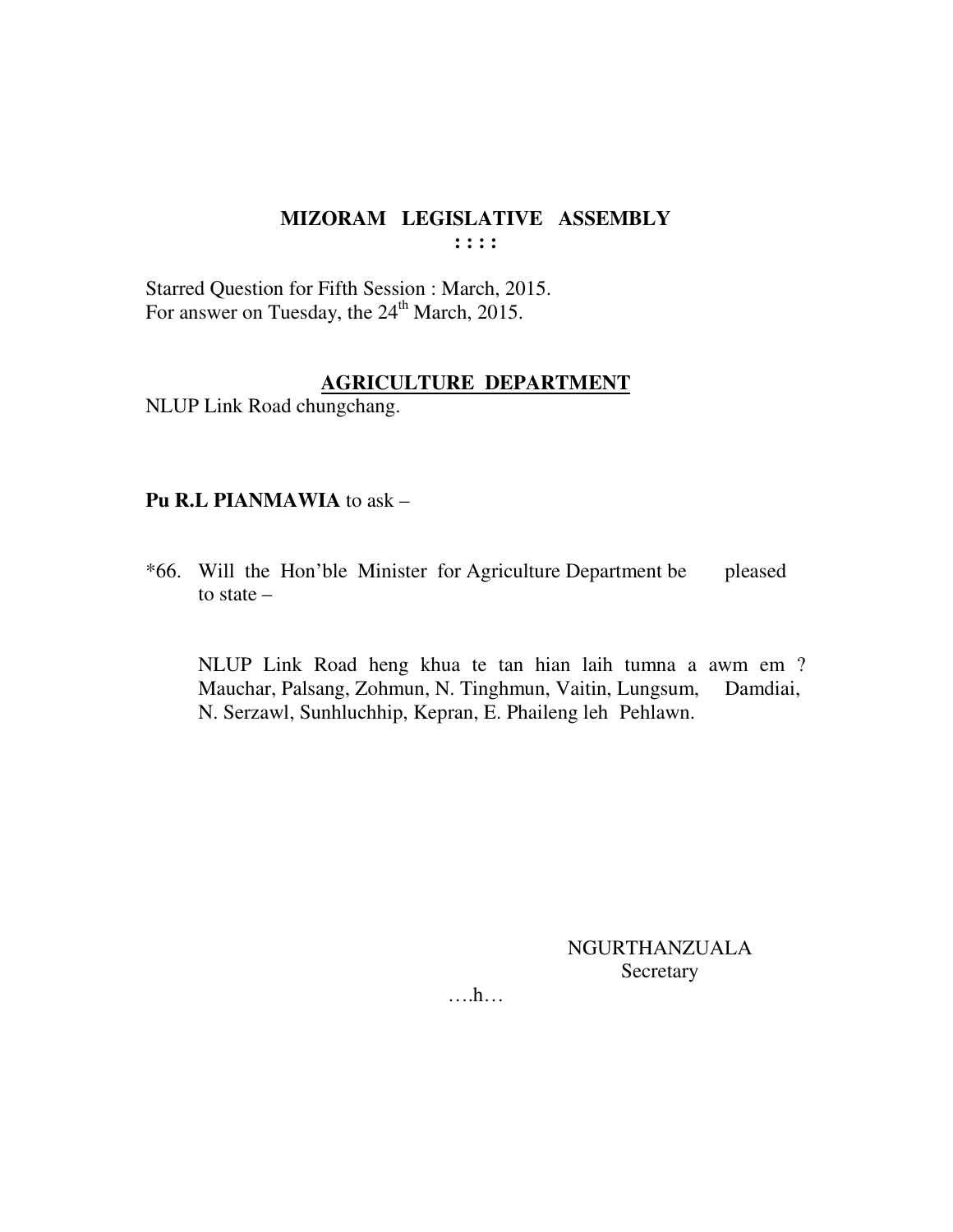Starred Question for Fifth Session : March, 2015. For answer on Tuesday, the  $24<sup>th</sup>$  March, 2015.

## **HEALTH & FAMILY WELFARE DEPARTMENT**

Lunglei Civil Hospital chungchang.

#### **Dr. K. BEICHHUA** to ask –

- \* 67. Will the Hon'ble Minister for Health & Family Welfare Department be pleased to state –
	- a) Lunglei Civil Hospital ah engvanga ICU tun thlenga la nei lo nge kan nih?
	- b) C.T Scan leh MRI te engvanga tun thlenga dah lo nge kan nih?
	- c) Elevator/Lift chhia saw repair tumna a awm em?

NGURTHANZUALA **Secretary** 

\*\*R\*\*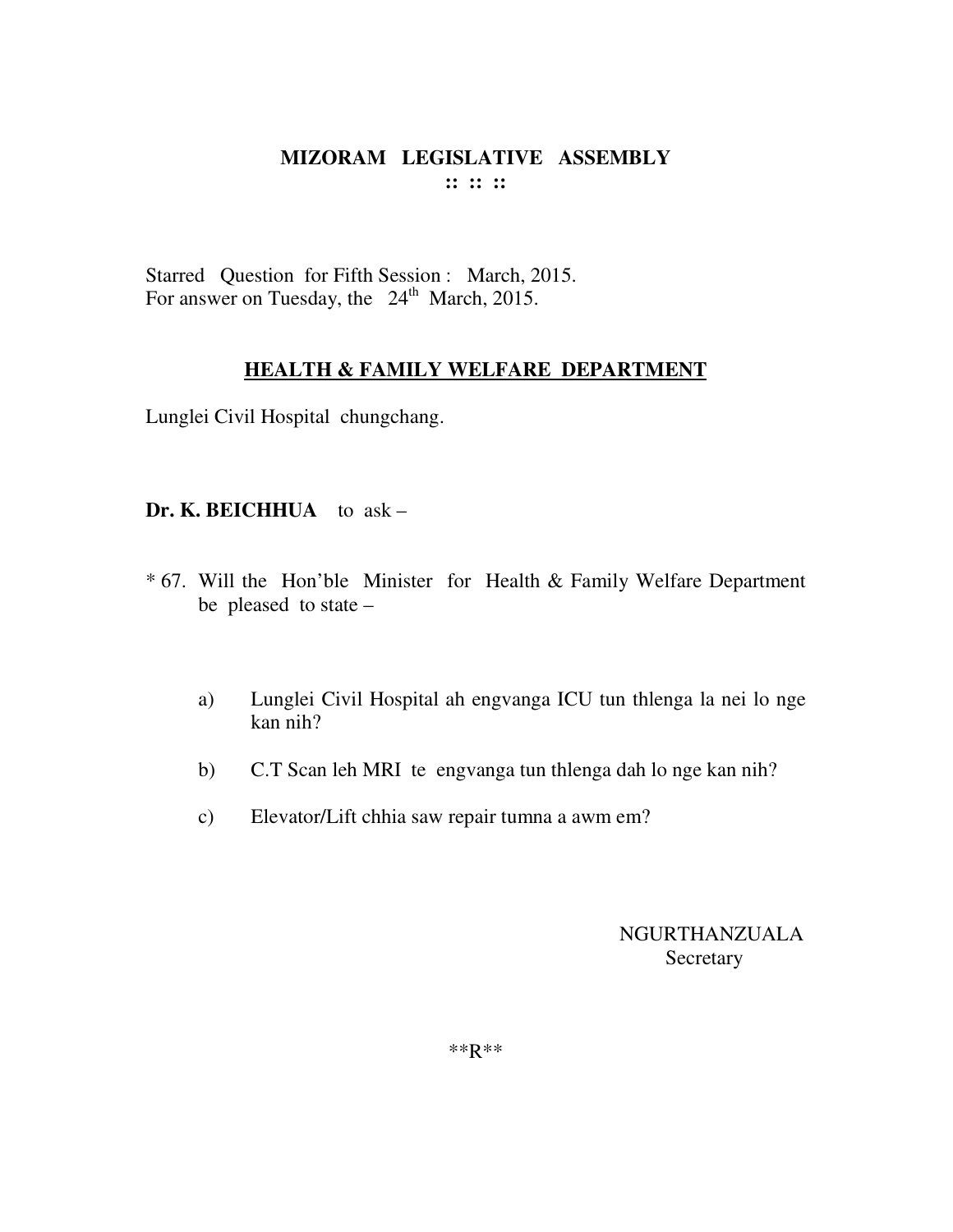Starred Question for Fifth Session : March, 2015. For answer on Tuesday, the  $24<sup>th</sup>$  March, 2015.

## **PUBLIC WORKS DEPARTMENT**

Ramthar (AOC) to Hrangchalkawn NH-54 A chungchang.

#### **Pu LALRUATKIMA** to ask –

- \*68. Will the Hon'ble Minister for Public Works Department be pleased ` to state –
	- a) Lunglei khawpui chhung kawng Ramthar (AOC) to Hrangchalkawn NH-54 A, (IRQP from Km 0/00 to 8/500) hi siam that tum a ni em ?
	- b) Anih chuan engtik ah nge hnathawh tan anih dawn ? Engtika thawh zawh tura ruahman nge anih ?
	- c) Tunge Contractor ? Engzatnge Sanction amount ?

NGURTHANZUALA **Secretary** 

….h…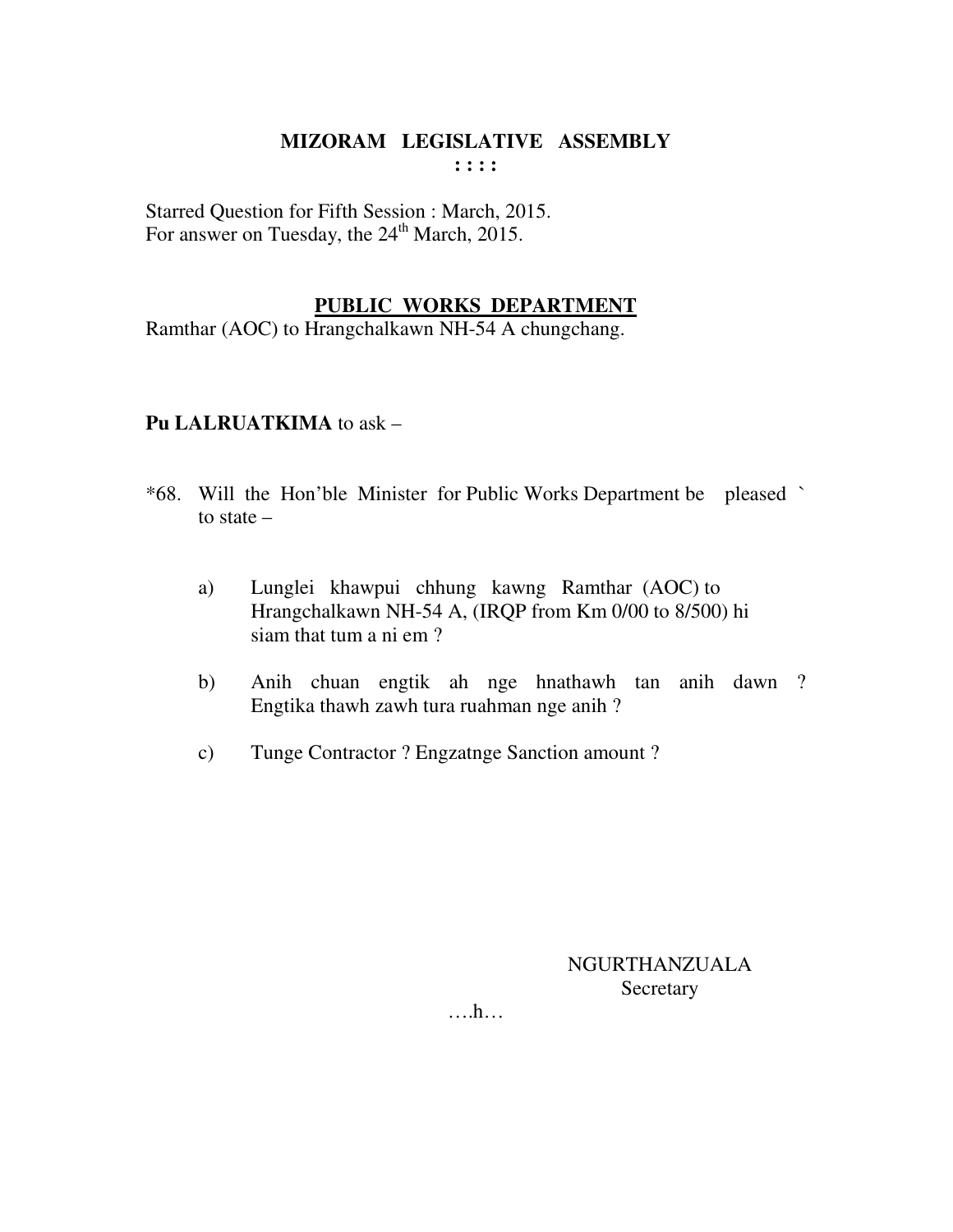Starred Question for Fifth Session : March, 2015. For answer on Tuesday, the 24<sup>th</sup> March, 2015.

# **GENERAL ADMINISTRATION DEPARTMENT**

Sorkar Motor hmantlak tawh loh chungchang.

#### **Pu R.L. PIANMAWIA** to ask -

- \*69. Will the Hon'ble Minister for General Administration Department be pleased to state
	- a) Sorkar motor hmantlak tawh loh engzatnge ?
	- b) Tihral tumna a awm em ?

NGURTHANZUALA Secretary.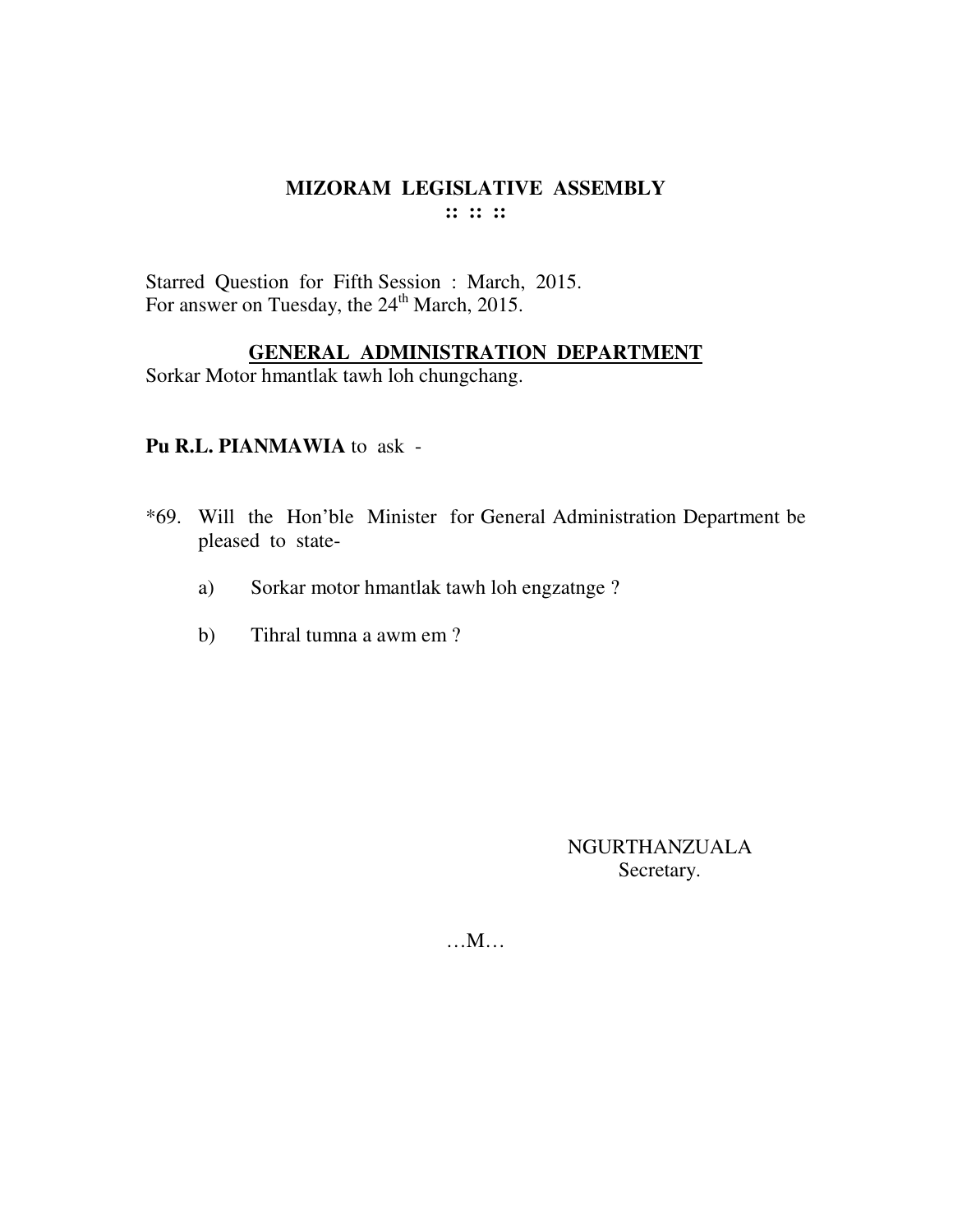Starred Question for Fifth Session : March, 2015. For answer on Tuesday, the 24<sup>th</sup> March, 2015.

## **HOME DEPARTMENT**

Mi rukbo chungchang.

## **Dr. K. BEICHHUA** to ask -

\*70. Will the Hon'ble Minister for Home Department be pleased to state-

- a) Tun tum Sorkarah hian Mizoram chhungah mi rukbo engzatnge awm tawh ?
- b) Mi rubo tu te hi tute nge an nih?

NGURTHANZUALA Secretary.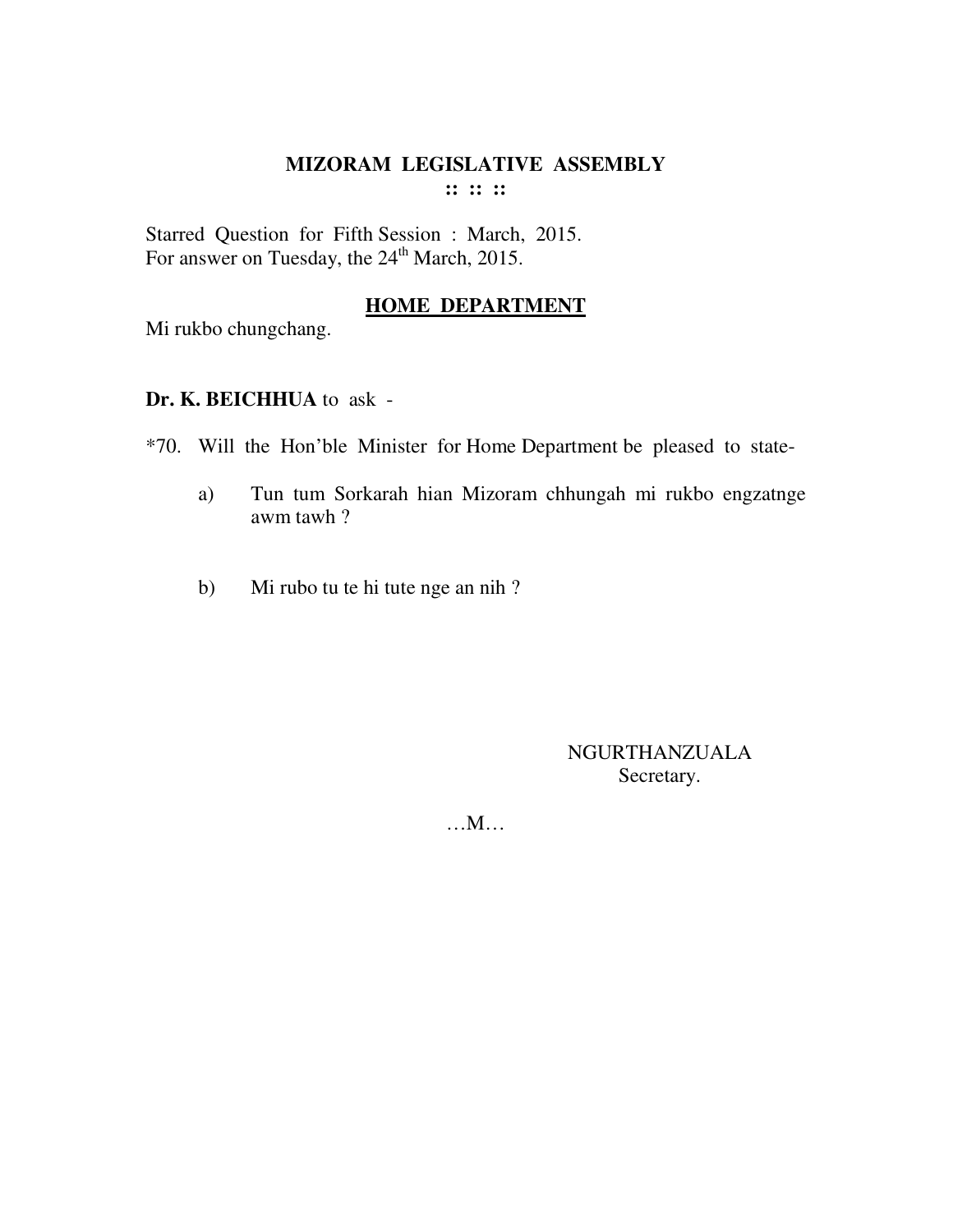# **MIZORAM LEGISLATIVE ASSEMBLY**

**: : :** 

Starred Question for Fifth Session : March, 2015 For answer on Tuesday, the  $24<sup>th</sup>$  March, 2015

# **PLANNING & PROGRAMME IMPLEMENTATION DEPARTMENT**

DoNER Ministry hnuaia hnathawh chungchang.

## **Er. LALRINAWMA** to ask –

\*71 . Will the Hon'ble Minister for Planning & Programme Implementation Department be pleased to state –

 Tun dinhmunah DoNER Ministry hnuaiah hian Mizoram Sorkar-in Project kal lai engzatnge a neih ?

> NGURTHANZUALA Secretary.

 $***v***$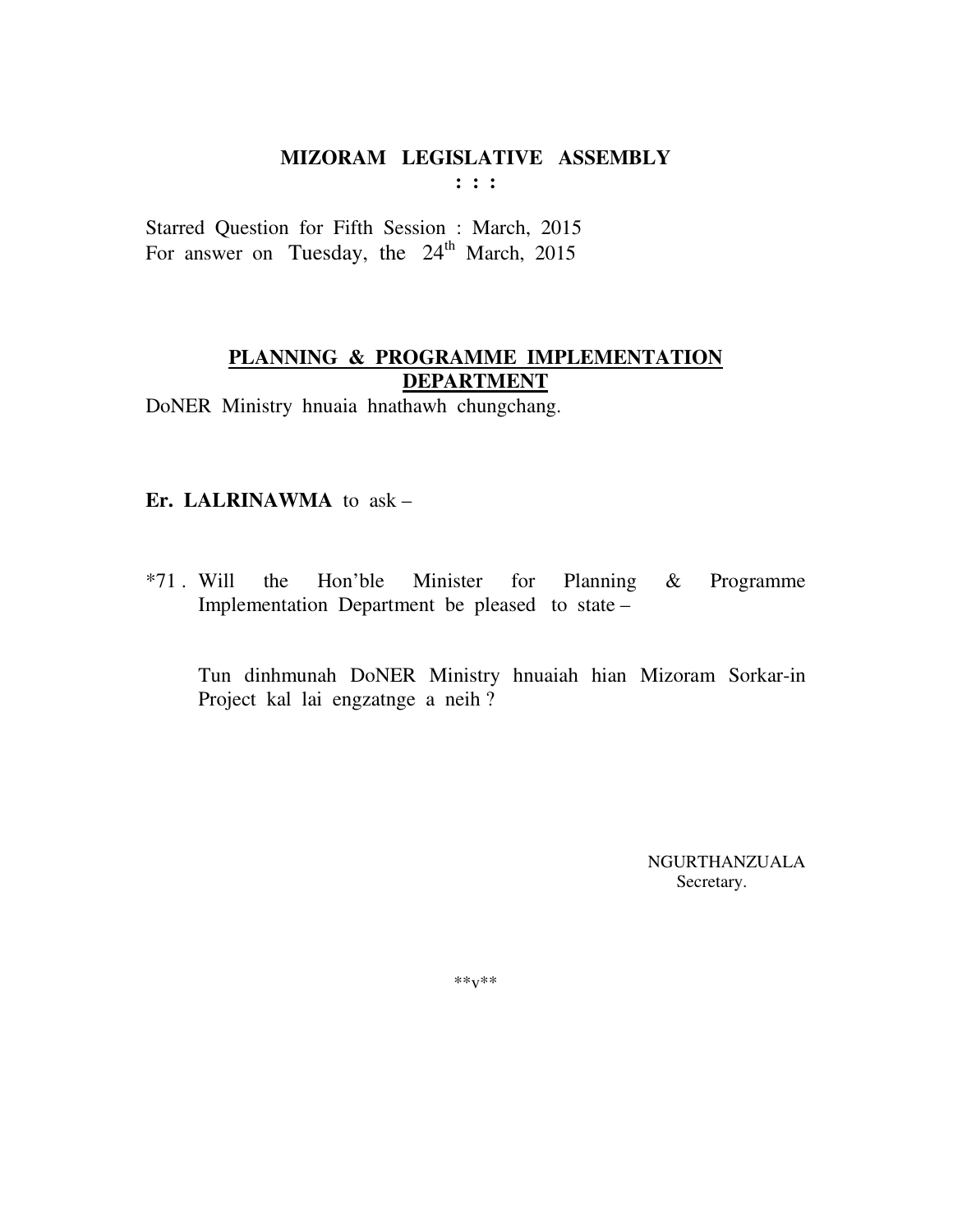# **MIZORAM LEGISLATIVE ASSEMBLY**

**: : :** 

Starred Question for Fifth Session : March, 2015 For answer on Tuesday, the  $24<sup>th</sup>$  March, 2015

#### **POWER & ELECTRICITY DEPARTMENT**

Power TradeAgreement signchungchang.

#### **Pu LALRUATKIMA** to ask –

- \*72 . Will the Hon'ble Minister for Power & Electricity Department be pleased to state –
	- (a) Power & Electricity Department in Power Trade Agreement sign pui a nei em ? A neih chuan tute nen nge Agreement hi sign a nih ?
	- (b) Engtikah nge Agreement hi sign a nih ? Engtik hun chhung ami tur nge ?
	- (c) Competitive Bidding hmanga thlan an ni em ? A nih loh chuan enge a chhan ?

 NGURTHANZUALA Secretary.

\*\*v\*\*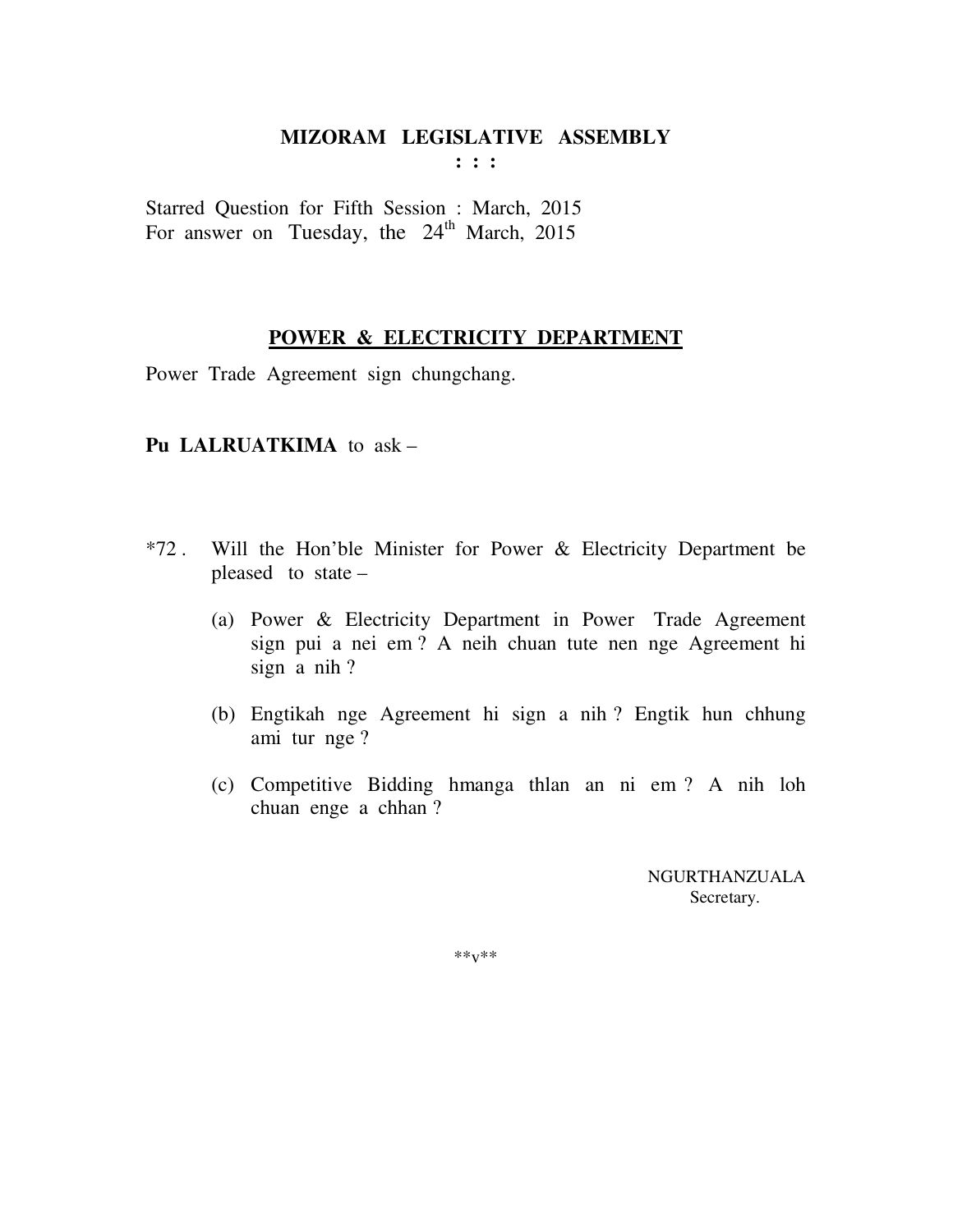Starred Question for Fifth Session : March, 2015. For answer on Tuesday, the  $24<sup>th</sup>$  March, 2015.

#### **GENERAL ADMINISTRATION DEPARTMENT**

R.D Block hawn belh chungchang.

#### **Pu R.L PIANMAWIA** to ask –

- \* 73. Will the Hon'ble Minister for General Administration Department be pleased to state –
	- a) R.D Block hawn belh tumna a awm em?
	- b) Awm se khawiah te nge?

NGURTHANZUALA Secretary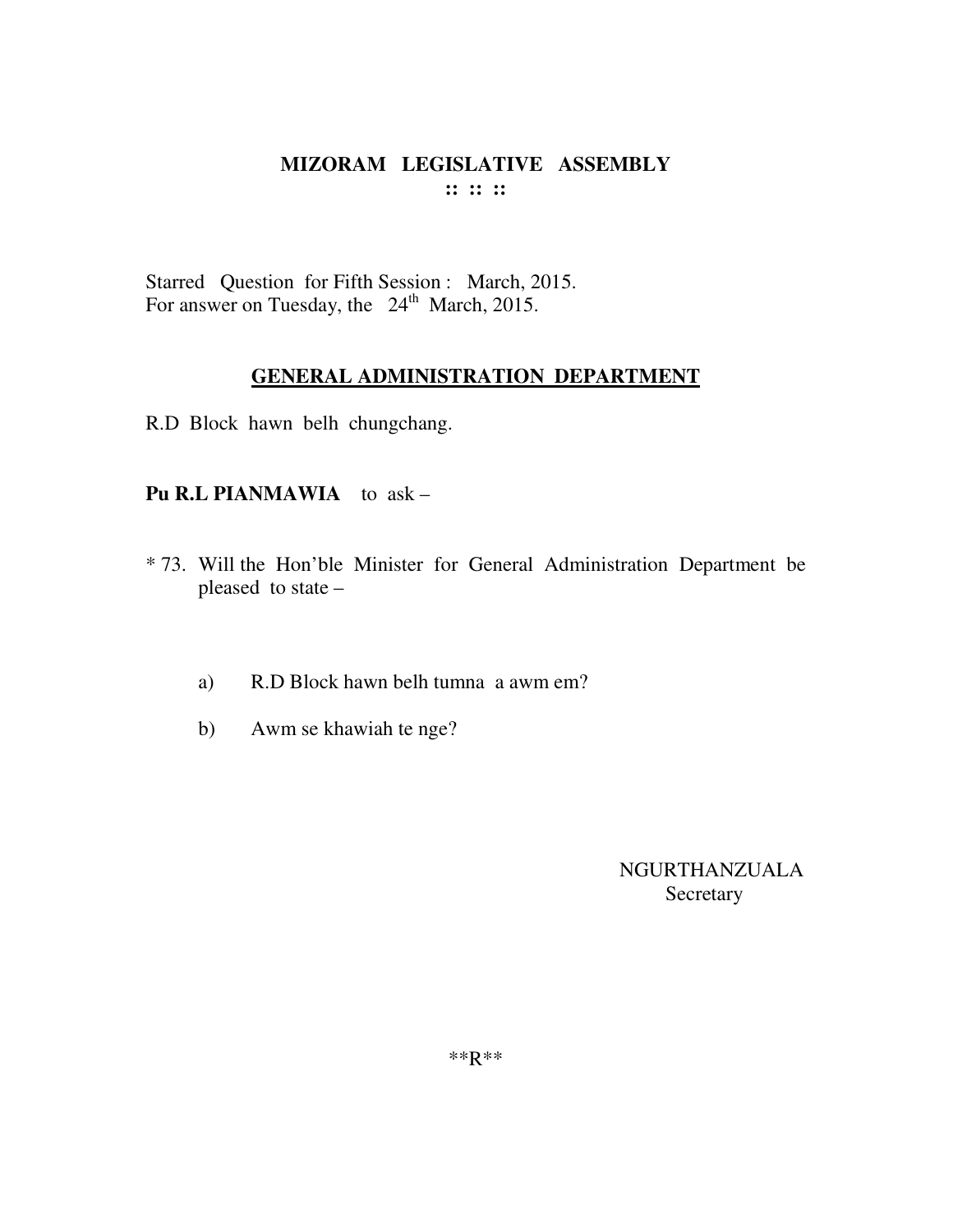## **MIZORAM LEGISLATIVE ASSEMBLY**

**:: :: ::** 

Starred Question for Fifth Session : March, 2015. For answer on Tuesday, the  $24<sup>th</sup>$  March, 2015.

## **TRADE & COMMERCE DEPARTMENT**

Price Control chungchang.

## **Dr. K. BEICHHUA** to ask -

\*74. Will the Hon'ble Minister for Trade & Commerce Department be pleased to state-

Mizoram a ei leh bar leh thil man hrang hrang pung chho zel ah hian sorkar in price control-ah hmalakna a nei em ?

> NGURTHANZUALA Secretary.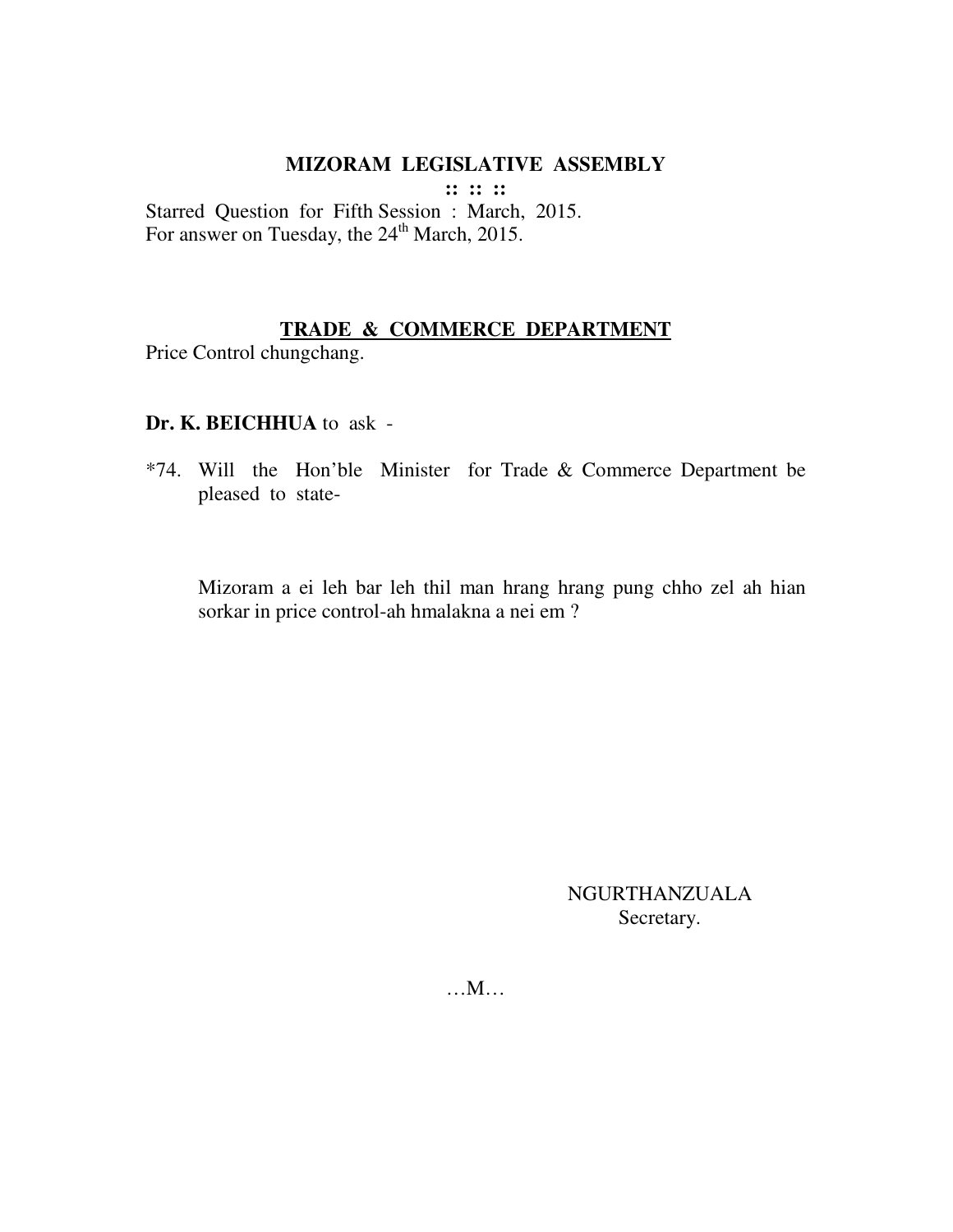Starred Question for Fifth Session : March, 2015. For answer on Tuesday, the 24<sup>th</sup> March, 2015.

# **PUBLIC WORKS DEPARTMENT**

Tlawng lei (Bailey Bridge) chungchang.

# **Pu LALRUATKIMA** to ask –

- \*75. Will the Hon'ble Minister for Public Works Department be pleased to state –
	- a) Sihhmui to Lengpui Road, NH-44A Tlawng Lei (Bailey Bridge) chim dawhthat hna engtikah nge thawh zawh anih?
	- b) Lei dawh that nan engzatnge sen anih ?
	- c) Motor rit phur zawh thei tur ruahman a ni em ?
	- d) A bula Tlawng Lei dawh mek hi engtikah nge hnathawh chhunzawm tir an nih leh dawn ?

NGURTHANZUALA **Secretary** 

….h…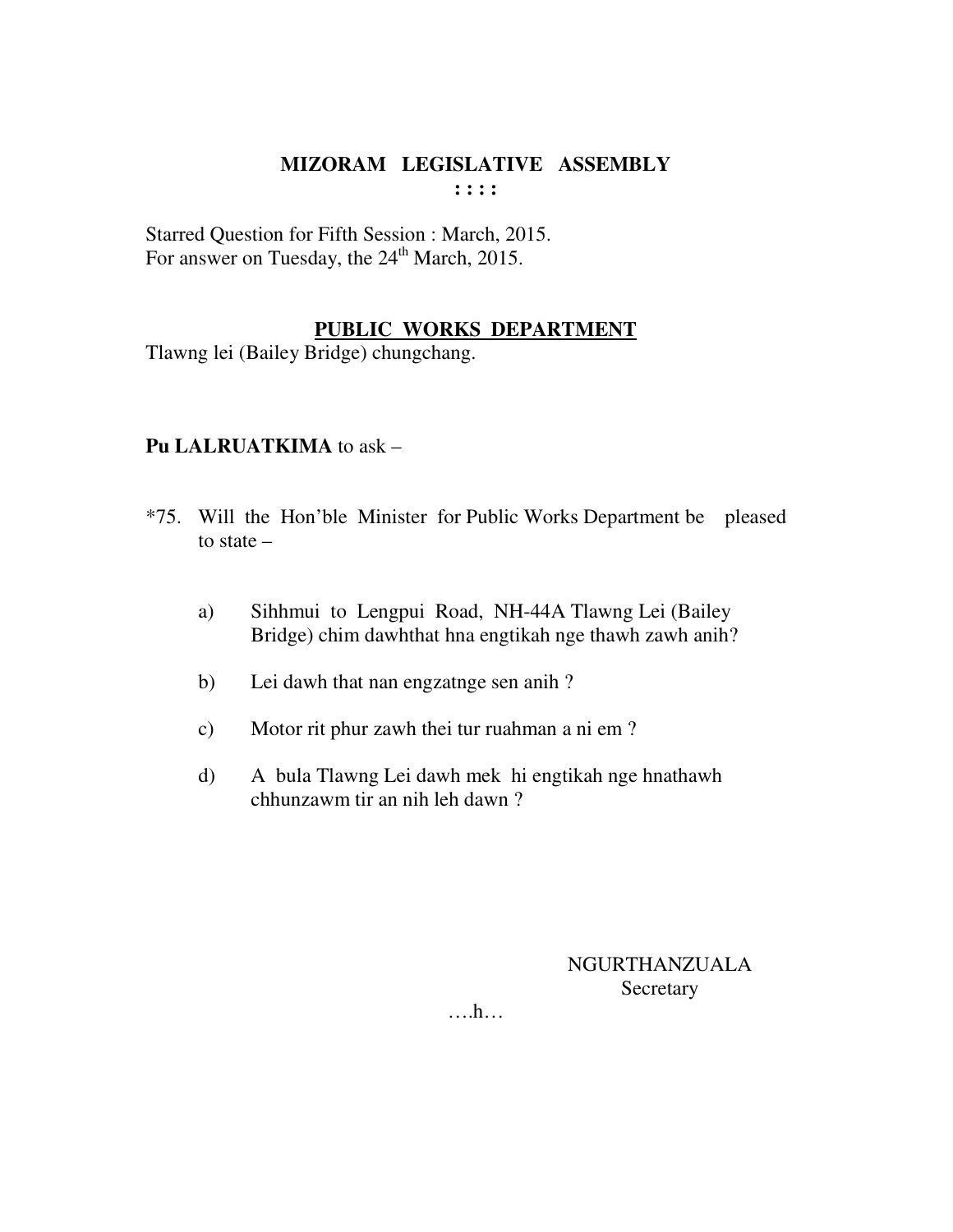Starred Question for Fifth Session : March, 2015. For answer on Tuesday, the 24<sup>th</sup> March, 2015.

# HEALTH & FAMILY WELFARE DEPARTMENT

IMR chungchang.

## Dr. K. BEICHHUA to ask -

- $*76.$  Will for Health & Family Welfare the Hon'ble Minister Department be pleased to state –
	- District hrang hrang a IMR dinhmun April 2014 February a) 2015 thleng engzatnge ni?
	- Hemi hun chhung atan hian IMR tihhniam nan Central  $b)$ atangin sum engzatnge kan dawn?

NGURTHANZUALA Secretary

 $\dots$ ...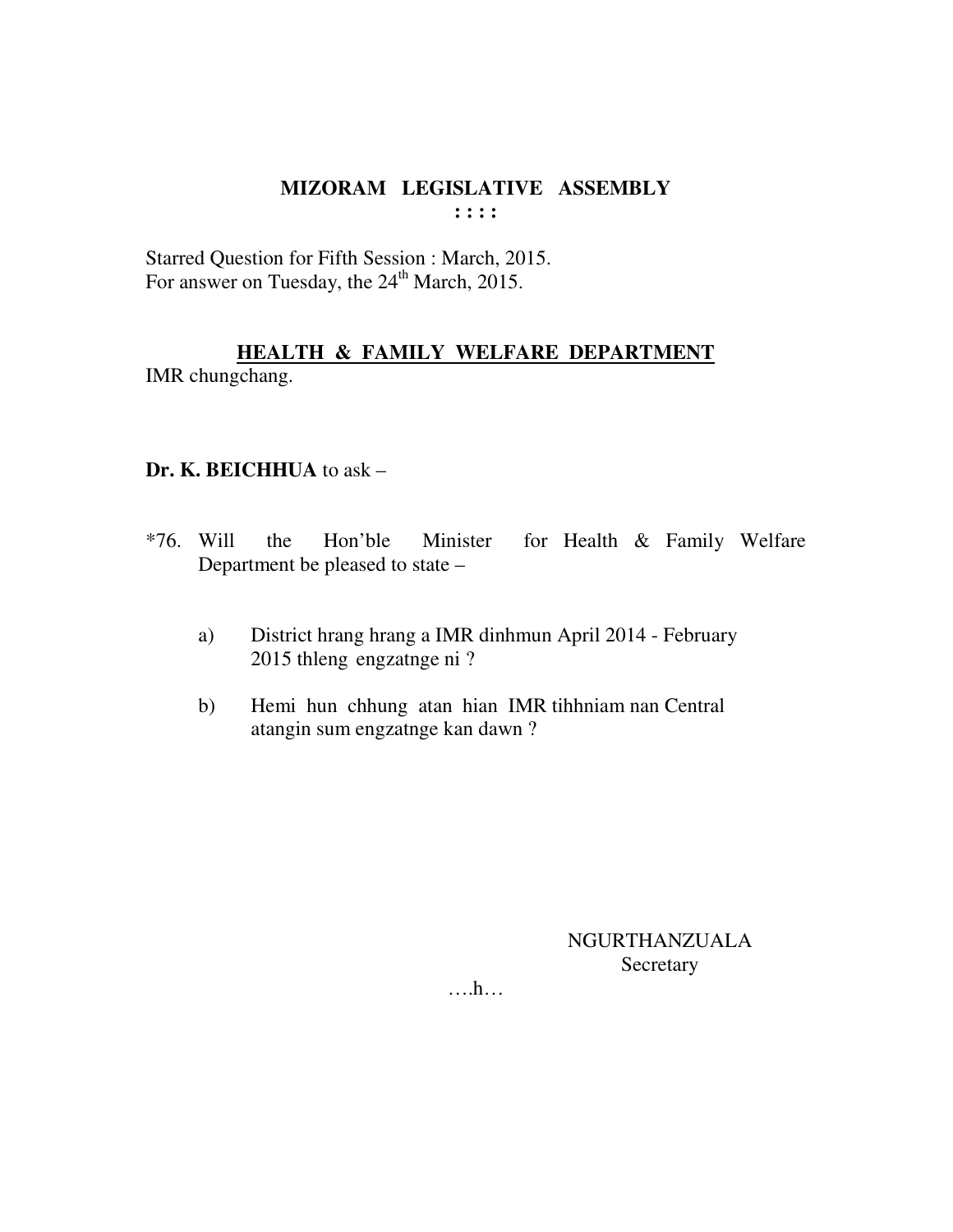Starred Question for Fifth Session : March, 2015. For answer on Tuesday, the  $24<sup>th</sup>$  March, 2015.

# **AGRICULTURE DEPARTMENT**

CSS sum NLUP atana hman chungchang

# **Er. LALRINAWMA** to ask –

- \*77. Will the Hon'ble Minister for Agriculture Department be pleased to state –
	- (a) 28th February, 2015 thleng hian NLUP atan Centrally Sponsored Scheme (CSS) atangin pawisa engzatnge hman a nih tawh?
	- (b) Centrally Sponsored Scheme (CSS) te hi eng scheme-te nge?

# NGURTHANZUALA Secretary